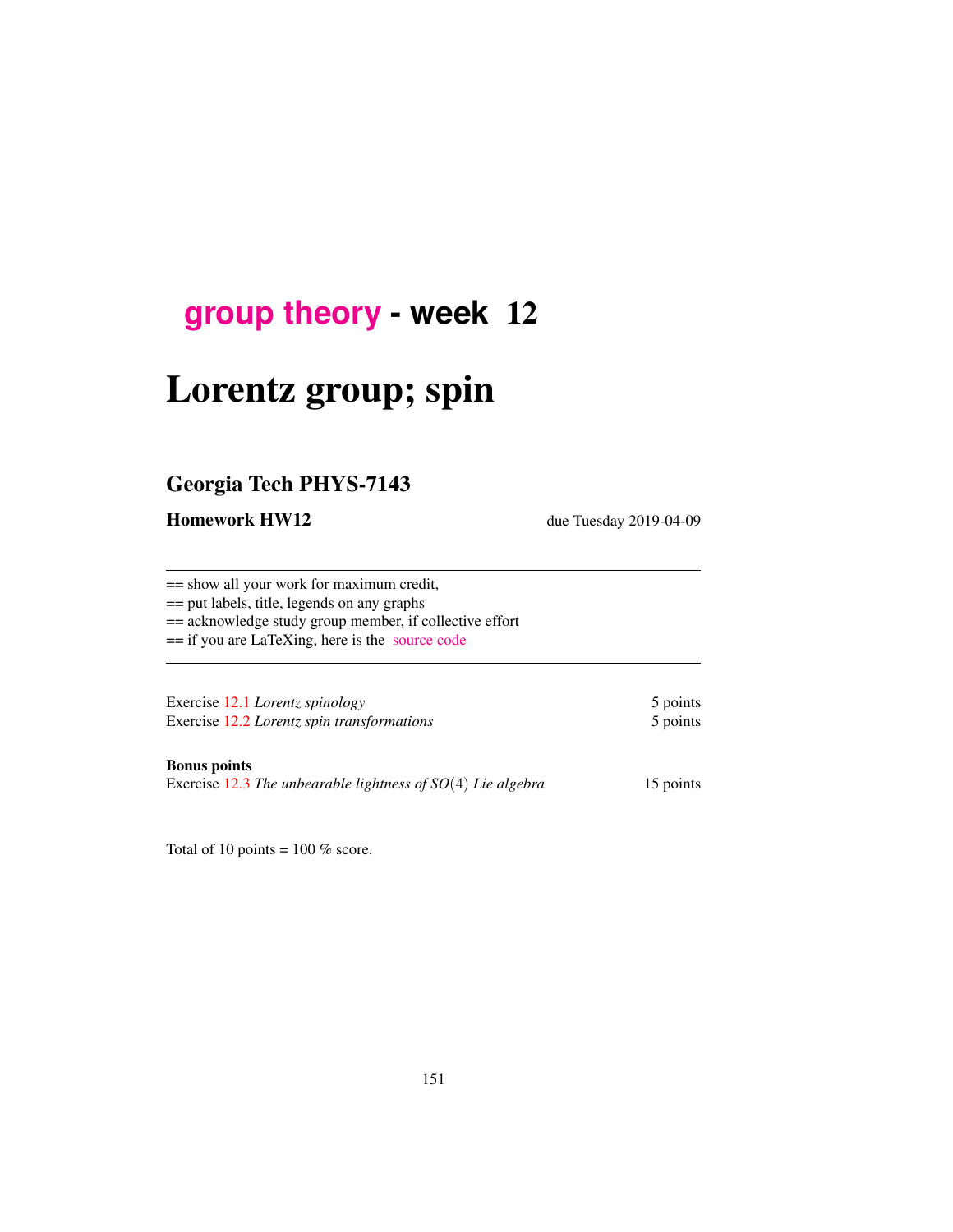#### 2019-04-02 Predrag Lecture 23

 $SO(4) = SU(2) \otimes SU(2)$ ; Lorentz group

For SO(4) = SU(2)⊗SU(2) see also [birdtracks.eu](http://birdtracks.eu/version9.0/GroupTheory.pdf) chap. 10 *Orthogonal groups*, pp. 121-123; sect. 20.3.1 *SO*(4) *or Cartan* A<sup>1</sup> + A<sup>1</sup> *algebra*

For Lorentz group, read Schwichtenberg [2] Sect. 3.7 [\(click here\).](http://ChaosBook.org/library/Schwicht15-3edited.pdf)

2019-04-04 Predrag Lecture 24  $SO(1, 3)$ ; Spin

Schwichtenberg [2] Sect. 3.7 [\(click here\).](http://ChaosBook.org/library/Schwicht15-3edited.pdf)

#### 12.1 Discussion

- Henriette Roux In this course the Levi-Civita tensor appears to be the unique connection for  $SO(4)$ ; but in GR, I learnt that the choice of connection is actually arbitrary and there are theories of gravity which need not use the Levi-Civita tensor. Are these two different concepts which are not necessarily linked?
- Predrag Sean Carroll answers your question in [arXiv:9712019.](http://arXiv.org/abs/9712019) He does not understand that the *invariant* tensors are good, as they are what *defines* a given symmetry group:

*It is a remarkable property of the above tensors – the metric, the inverse metric, the Kronecker delta, and the Levi-Civita tensor – that, even though they all transform according to the tensor transformation law, their components remain unchanged in any Cartesian coordinate system in flat spacetime. In some sense this makes them bad examples of tensors, since most tensors do not have this property.*

However, he then goes on to explain that while in curved spacetime lengths and volumes are measured in the spacetime dependent way, we still need a notion of a volume of a hypercube as a skew product of its edges, ie, the determinant:

*The Kronecker tensor can be thought of as the identity map from vectors to vectors (or from dual vectors to dual vectors), which clearly must have the same components regardless of coordinate system. The other tensors (the metric, its inverse, and the Levi-Civita tensor) characterize the structure of spacetime, and all depend on the metric. We shall therefore have to treat them more carefully when we drop our assumption of flat spacetime.*

What he then does in his eq. (2.39) is to promote Levi-Civita from 'tensor' to 'symbol' in order to be able to compute determinants, just like we do in flat space  $SO(n)$ .

See also [MathWorld](http://mathworld.wolfram.com/PermutationTensor.html) discussion.

Are you happy now?

(A side, nomenclature remark: Levi-Civita is not a 'connection' in the sense the word 'connection' is used in GR.)

PHYS-7143-19 week12 2019-04-05 2019-04-05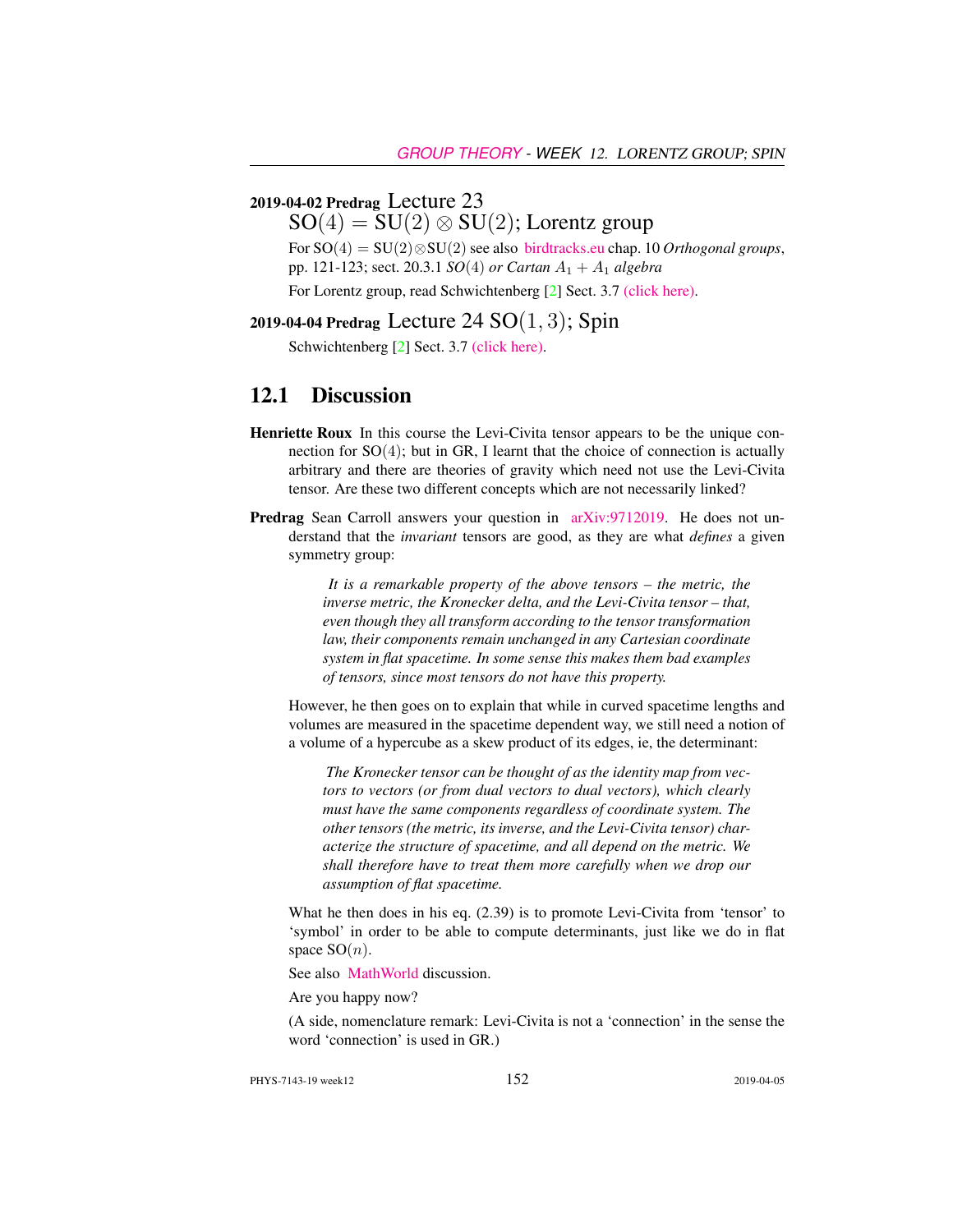## 12.2 Spinors and the Lorentz group

A Lorentz transformation is any invertible real  $[4 \times 4]$  matrix transformation  $\Lambda$ ,

$$
x^{\prime \mu} = \Lambda^{\mu}_{\ \nu} x^{\nu} \tag{12.1}
$$

which preserves the Lorentz-invariant Minkowski bilinear form  $\Lambda^T \eta \Lambda = \eta$ ,

$$
x^{\mu}y_{\mu} = x^{\mu}\eta_{\mu\nu}y^{\nu} = x^{0}y^{0} - x^{1}y^{1} - x^{2}y^{2} - x^{3}y^{3}
$$

with the metric tensor  $\eta = diag(1, -1, -1, -1)$ .

A contravariant four-vector  $x^{\mu} = (x^0, x^1, x^2, x^3)$  can be arranged [3] into a Hermitian  $[2\times2]$  matrix in  $Herm(2, \mathbb{C})$  as

$$
\underline{x} = \sigma_{\mu} x^{\mu} = \begin{pmatrix} x^{0} + x^{3} & x^{1} - ix^{2} \\ x^{1} + ix^{2} & x^{0} - x^{3} \end{pmatrix}
$$
 (12.2)

in the hermitian matrix basis

$$
\sigma_{\mu} = \bar{\sigma}^{\mu} = (1_2, \sigma) = (\sigma_0, \sigma_1, \sigma_2, \sigma_3), \quad \bar{\sigma}_{\mu} = \sigma^{\mu} = (1_2, -\sigma), \quad (12.3)
$$

with  $\sigma$  given by the usual Pauli matrices

$$
\sigma_1 = \begin{pmatrix} 0 & 1 \\ 1 & 0 \end{pmatrix}, \quad \sigma_2 = \begin{pmatrix} 0 & -i \\ i & 0 \end{pmatrix}, \quad \sigma_3 = \begin{pmatrix} 1 & 0 \\ 0 & -1 \end{pmatrix}.
$$
 (12.4)

With the trace formula for the metric

$$
\frac{1}{2}\text{tr}\left(\sigma_{\mu}\bar{\sigma}_{\nu}\right) = \eta_{\mu\nu},\qquad(12.5)
$$

the covariant vector  $x^{\mu}$  can be recovered by

$$
\frac{1}{2}\text{tr}\left(\underline{x}\bar{\sigma}^{\mu}\right) = \frac{1}{2}\text{tr}\left(x^{\nu}\sigma_{\nu}\bar{\sigma}^{\mu}\right) = x^{\nu}\eta_{\nu}^{\ \mu} = x^{\mu} \tag{12.6}
$$

The Minkowski norm squared is given by

$$
\det \underline{x} = (x^0)^2 - (x^1)^2 - (x^2)^2 - (x^3)^2 = x_\mu x^\mu, \qquad (12.7)
$$

and with (12.3)

$$
\overline{x} = \begin{pmatrix} x^0 - x^3 & -x^1 + ix^2 \\ -x^1 - ix^2 & x^0 + x^3 \end{pmatrix} = \begin{pmatrix} x_0 + x_3 & x_1 - ix_2 \\ x_1 + ix_2 & x_0 - x_3 \end{pmatrix},
$$
 (12.8)

the Minkowski scalar product is given by

$$
x^{\mu}y_{\mu} = \frac{1}{2}\text{tr}(\underline{x}\,\overline{y}).\tag{12.9}
$$

The *special linear group*  $SL(2, \mathbb{C})$  in two complex dimensions is given by the set of all matrices  $\Lambda$  such that

$$
SL(2,\mathbb{C}) = \{ \Lambda \in GL(2,\mathbb{C}) \, | \, \det \Lambda = +1 \}. \tag{12.10}
$$

2019-04-05 153 PHYS-7143-19 week12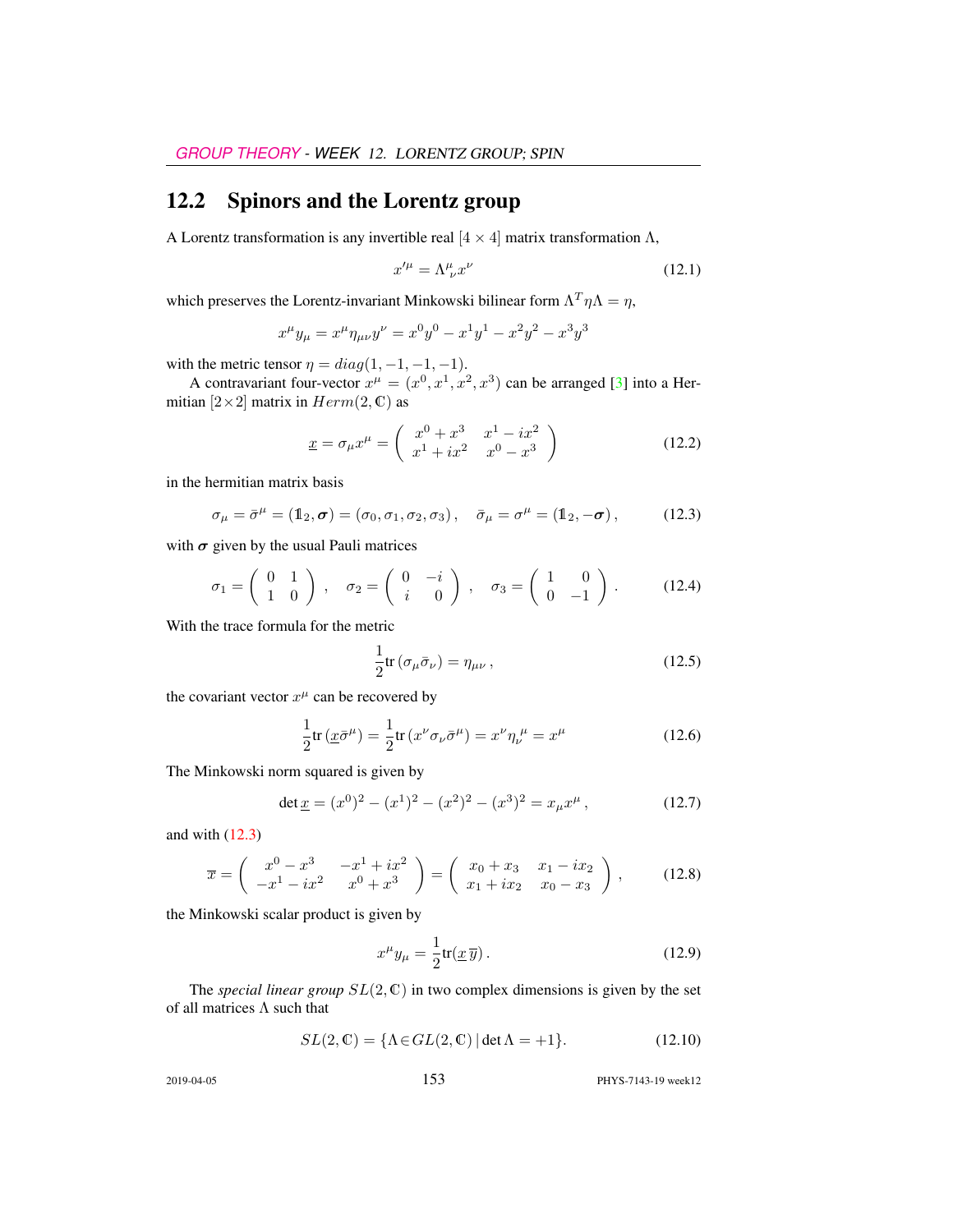Let a matrix  $\Lambda \in SL(2, \mathbb{C})$  act on  $\underline{x} \in Herm(2, \mathbb{C})$  as

$$
\underline{x} \mapsto \underline{x}' = \Lambda \underline{x} \Lambda^{\dagger} \tag{12.11}
$$

where <sup>†</sup> denotes Hermitian conjugation. The Minkowski scalar product is preserved, det  $\underline{x}'$  = det  $\underline{x}$ . Thus  $\underline{x}'$  can also be represented by a real linear combination of generalized Pauli matrices

$$
\underline{x}' = \sigma_{\mu} x'^{\mu} \quad \text{with } x'_{\mu} x'^{\mu} = x_{\mu} x^{\mu} \tag{12.12}
$$

and  $\Lambda$  explicitly acts as a Lorentz transformation (12.1), with  $\Lambda^{\mu}_{ \nu} = \frac{1}{2} \text{tr} (\bar{\sigma}^{\mu} \Lambda \sigma_{\nu} \Lambda^{\dagger})$ . The mapping is two-to-one, as two matrices  $\pm \Lambda \in SL(2, \mathbb{C})$  generate the same Lorentz transformation  $\Lambda \underline{x} \Lambda^{\dagger} = (-\Lambda) \underline{x} (-\Lambda)^{\dagger}$ . This  $\Lambda$  belong to the proper orthochronous Lorentz group  $SO^+(1,3)$ , and it can be shown that  $SL(2,\mathbb{C})$  is simply connected and is the double universal cover of the  $SO^+(1,3)$ .

Consider the fully antisymmetric Levi-Civita tensor  $\varepsilon = -\varepsilon^{-1} = -\varepsilon^{T}$  in two dimensions

$$
\varepsilon = i\sigma_2 = \begin{pmatrix} 0 & 1 \\ -1 & 0 \end{pmatrix} . \tag{12.13}
$$

This defines a *symplectic* (i.e., *skew-symmetric*) bilinear form  $\langle u, v \rangle = -\langle v, u \rangle$  on two *spinors* u and v, elements of the two-dimensional complex vector (or spinor) space  $\mathbb{C}^2$ 

$$
u = \left(\begin{array}{c} u^1 \\ u^2 \end{array}\right) , \quad v = \left(\begin{array}{c} v^1 \\ v^2 \end{array}\right) , \tag{12.14}
$$

equipped with the symplectic form

$$
\langle u, v \rangle = u^1 v^2 - u^2 v^1 = u^{\mathsf{T}} \varepsilon v. \tag{12.15}
$$

This symplectic form is  $SL(2, \mathbb{C})$ -invariant

$$
\langle u, v \rangle = u^{\mathsf{T}} \varepsilon v = \langle \Lambda u, \Lambda v \rangle = u^{\mathsf{T}} \Lambda^{\mathsf{T}} \varepsilon \Lambda v, \qquad (12.16)
$$

so one can interpret the group acting on spinors as  $SL(2, \mathbb{C}) \cong Sp(2, \mathbb{C})$ , the complex symplectic group in two dimensions

$$
Sp(2, \mathbb{C}) = \{ \Lambda \in GL(2, \mathbb{C}) \mid \Lambda^{\mathsf{T}} \varepsilon \Lambda = \varepsilon \}. \tag{12.17}
$$

**Summary.** The group of Lorentz transformations of spinors is the group  $SL(2, \mathbb{C})$ of  $[2\times2]$  complex matrices with determinant 1, i.e., the invariant tensor is the 2-index Levi-Civita  $\varepsilon_{AB}$ . The SL(2,C) matrices are parametrized by three complex dimensions and therefore six real ones (the matrices have four complex numbers and one complex constraint on the determinant). This matches the 6 dimensions of the group manifold associated with the Lorentz group  $SO(1,3)$ .

[Andrew M. Steane](https://users.physics.ox.ac.uk/~Steane/) writes "A spinor is the most basic mathematical object that can be Lorentz-transformed." His *An introduction to spinors*, [arXiv:1312.3824,](http://arXiv.org/abs/1312.3824) might help you develop intuition about spinors.

Andrzej Trautman tracks the origin of spinors to [Euclid,](http://www.fuw.edu.pl/~amt/ref15.pdf) and General Relativity to Clifford. He includes a letter from Hades saying, inter alia, "Unfortunately, it appears that there is now in your world a race of vampires, called referees, who clamp down mercilessly upon mathematicians unless they know the right passwords."

PHYS-7143-19 week12 154 2019-04-05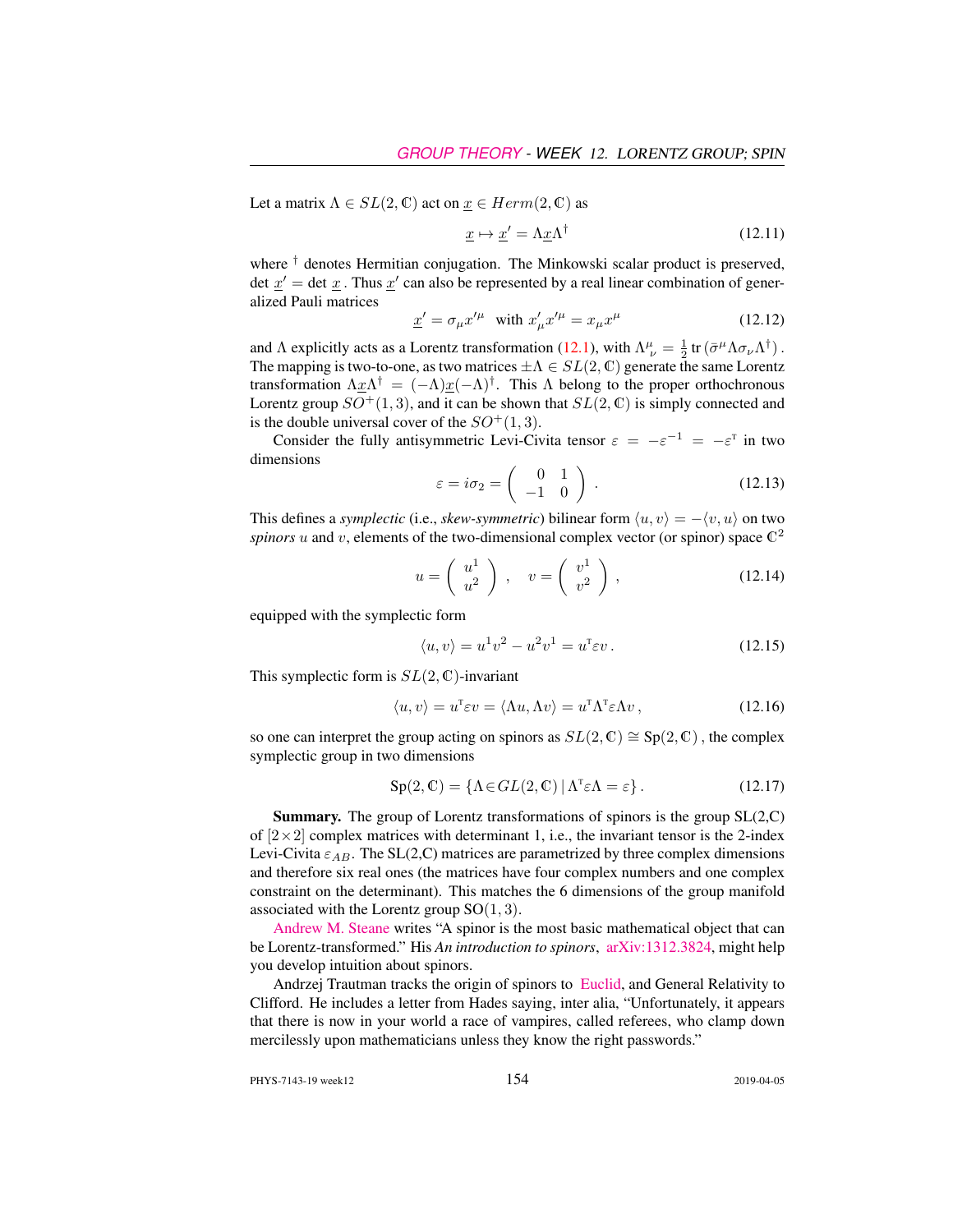#### 12.3  $SO(4)$  of the Kepler problem

One of "hidden" symmetries of quantum mechanics is the SO(4) of the Kepler problem.

John Baez discusses it in a fun read [here:](https://johncarlosbaez.wordpress.com/2018/01/07/the-kepler-problem-and-the-600-cell/) "if we take the angular momentum together with the Runge–Lenz vector, we get 6 conserved quantities—and these turn out to come from the group of rotations in 4 dimensions,  $SO(4)$ , which is itself 6dimensional. The obvious symmetries in this group just rotate a planet's elliptical orbit, while the unobvious ones can also squash or stretch it, changing the eccentricity of the orbit. [...] wavefunctions for bound states of hydrogen can be reinterpreted as functions on the 3-sphere,  $S^3$ . The sneaky  $SO(4)$  symmetry then becomes obvious: it just rotates this sphere! And the Hamiltonian of the hydrogen atom is closely connected to the Laplacian on the 3-sphere. The Laplacian has eigenspaces of dimensions  $n^2$ where  $n = 1, 2, 3, \ldots$ , and these correspond to the eigenspaces of the hydrogen atom Hamiltonian. "

When the energy is fixed, the symmetry becomes Lie algebra  $SO(3, 1)$  for positiveenergy, scattering states, or SO(4) for negative-energy, bound states.

To dig deeper, skim through Baez *[Mysteries](http://math.ucr.edu/home/baez/gravitational.html) of the gravitational 2-body problem*.

Bander, M. and Itzykson [1] *Group theory and the hydrogen atom (I)* might be OK, but I have not read it.

#### References

- [1] M. Bander and C. Itzykson, ["Group theory and the hydrogen atom \(I\)",](http://dx.doi.org/10.1103/revmodphys.38.330) [Rev.](http://dx.doi.org/10.1103/revmodphys.38.330) Mod. Phys. 38[, 330–345 \(1966\).](http://dx.doi.org/10.1103/revmodphys.38.330)
- [2] J. Schwichtenberg, *[Physics from Symmetry](http://dx.doi.org/10.1007/978-3-319-19201-7)* (Springer, Berlin, 2015).
- [3] E. Wigner, ["On unitary representations of the inhomogeneous Lorentz group",](http://www.jstor.org/stable/1968551) Ann. Math. 40[, 149–204 \(1939\).](http://www.jstor.org/stable/1968551)